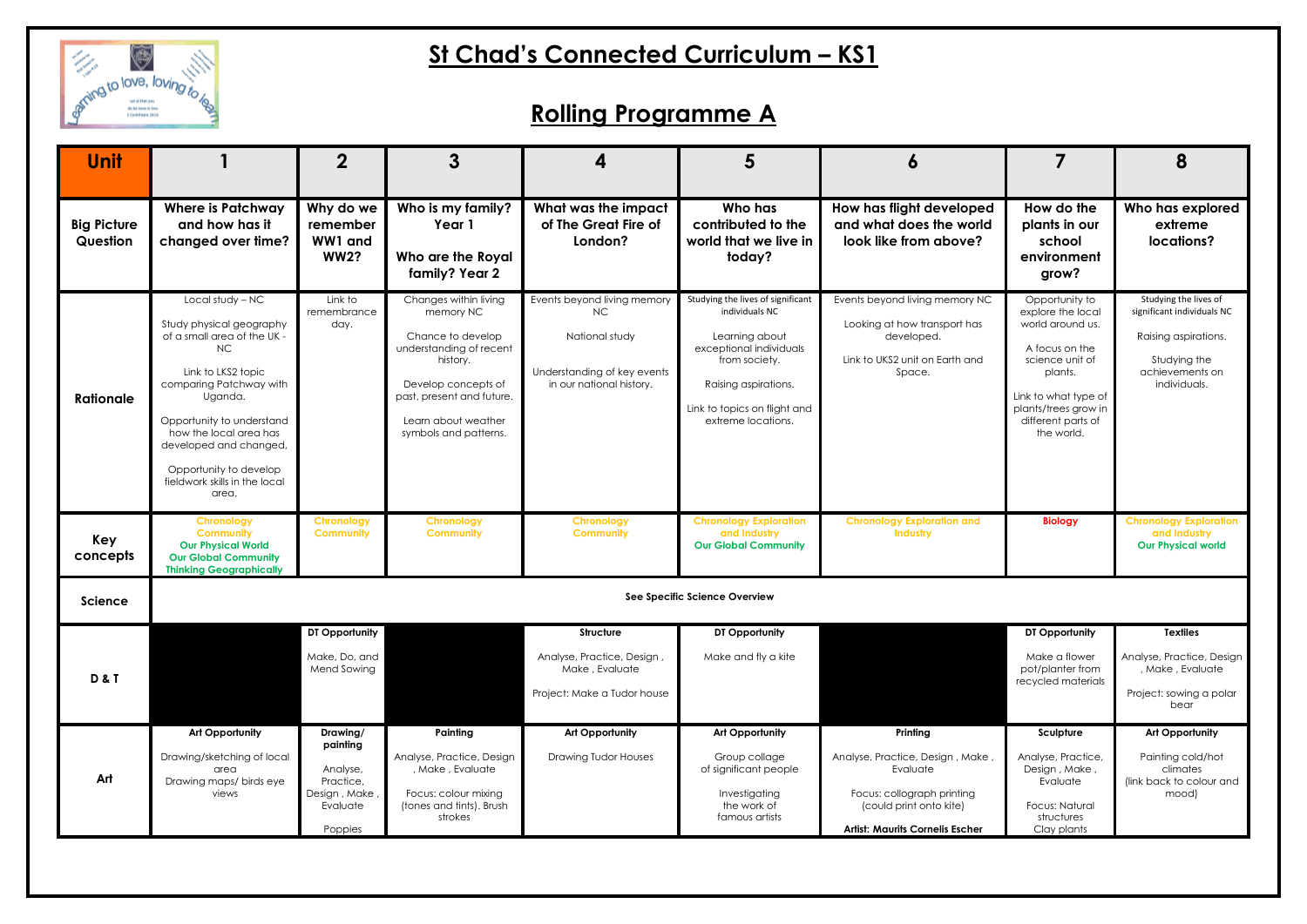

## **St Chad's Connected Curriculum – KS1**

# **Rolling Programme A**

|                                                |                                                                             | Artist: Georgia<br>O'Keeffe<br>(Tate website) | <b>Artist: Antony Frost</b><br>(link to IT)                                                    |                                                                      |                                                                                    |                                                                                                              | Artist: Andy<br>Goldsworthy                                                       |                                                                                             |
|------------------------------------------------|-----------------------------------------------------------------------------|-----------------------------------------------|------------------------------------------------------------------------------------------------|----------------------------------------------------------------------|------------------------------------------------------------------------------------|--------------------------------------------------------------------------------------------------------------|-----------------------------------------------------------------------------------|---------------------------------------------------------------------------------------------|
| Computing                                      | Photography                                                                 |                                               | Photography                                                                                    | <b>Video Creation</b>                                                | Animations                                                                         | <b>Video Creation</b>                                                                                        | Photography                                                                       | <b>Animations</b>                                                                           |
| <b>Information</b><br><b>Technology</b>        | Using different techniques to<br>take photos around the<br>local community. |                                               | Understanding editing<br>techniques to edit photos<br>of their family and the<br>royal family. | Children to compare the<br>differences between life then<br>and now. | Children use animations to<br>show a part of the life of<br>an individual studied. | Children to create a video<br>demonstrating their understanding<br>of how flight has developed over<br>time. | Using different<br>techniques to take<br>photos of different<br>plants around the | Create animations to<br>demonstrate the journeys<br>of individuals to extreme<br>locations. |
| Data Handling<br>to be taught<br>within maths. |                                                                             |                                               |                                                                                                |                                                                      |                                                                                    |                                                                                                              | school<br>environment.                                                            |                                                                                             |